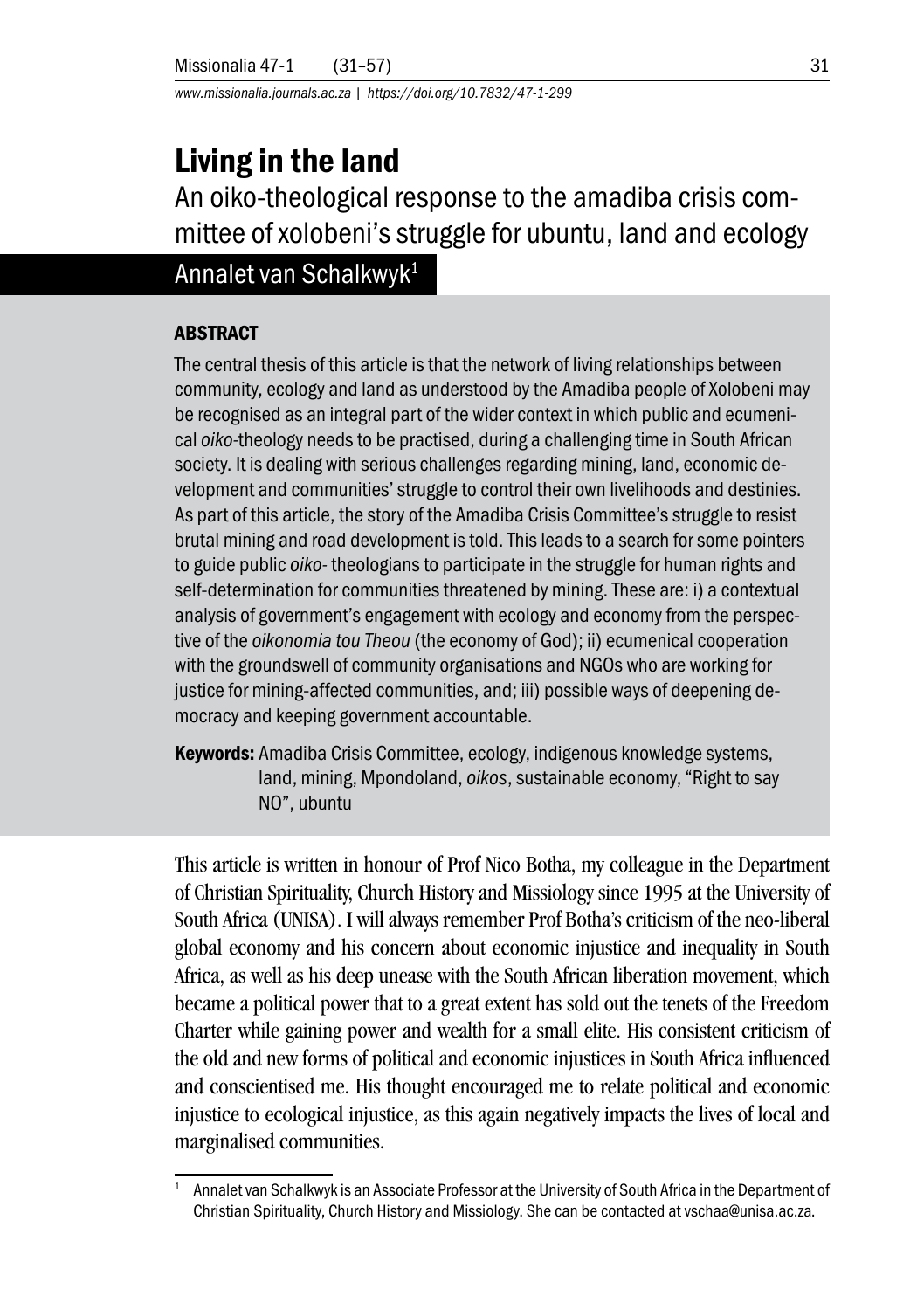## 1. Living in the land – doing oiko-theology as inspired by the Amadiba Crisis Committee of Xolobeni

In this article I will present the story of how the Amadiba community from Xolobeni on the Northern Wild Coast of the Eastern Cape took up their struggle to live sustainably and in terms of their Indigenous Knowledge Systems. I will explore the pivotal role of a leading activist in this story, and will take up his own description of their struggle as that of Shadrach, Meshach and Abednego who were prepared to be thrown into the blazing furnace that the mighty king Nebuchadnezzar prepared for those who did not want to bow before him, knowing that whether they won or lost, they had witnessed to the righteousness of the Almighty God. I will use the prophetic witness of Mr Sinegugu Zukulu as my entry point to dialogue with both the struggle of the Amadiba Crisis Committee (ACC) as well as with the *oiko-*theology practised by various South African theologians. I expand on this below. A narrative of the struggle of the ACC against toll road development and mining in Xolobeni will be followed by an analysis and reflec tion on doing public *oiko-*theology in a South African post-1994 context where many local communities are adversely affected by big-scale capitalist development and min ing which threaten their land, sustainable livelihoods and human rights.

My central thesis is that this network of living relationships between community, ecology and land as understood here by the Amadiba people – but also by many other local communities – is a significant dimension of the wider South African context in which public and ecumenical *oiko-*theology needs to be practised, during a challenging period. Interrelated issues regarding land, mining, economic development and social change in South Africa must be re-explored and recon figured within a more sustainable paradigm than the current neo-liberal capitalist paradigm within which government is currently carrying out its socio-economic transformation agenda.

I argue that the activism of the ACC on the local and global level is exemplary and holds new approaches for *oiko-*theologians – approaches which may help us to reinterpret our theology to transform the theology that we do. This knowledge takes us literally into the open public spaces where development and mining threaten the livelihoods of many local communities in South Africa.

## 2. Understanding oiko-theology in relation to ubuntu

*Oiko-*theology may be understood as a re-interpretation of the Good News of the Kingdom of God in a time of ecological crisis 2 . The New Testament term "Kingdom of God" is interpreted by reading this central phrase through an endeavour to understand the ecosystems (natural, social, economic and political) of our planet better. In a similar vein, the feminist theologian Letty Russell (1987:24) reflects on God's action to create the world as a household "where both humanity and nature can live in a community of responsibility and freedom". Here *oikos* is no longer the patriarchal household of the Greek society, but a "Household of Freedom" in which all members of the household have the authority to participate in the household or home, and in re-building the home so that it can be a place of life and well-being. It is reassuring to note that the Christian church is not dissolved or diluted through such an ecological and ecumenical understanding of the Kingdom. I would rather argue that the Gospel as it is traditionally understood in the Christian church is contextualised, strengthened and "amplified" through these Biblical and ecological metaphors. In the understand ing of *oiko-*theologians, the term "household" or "home" enables us to *bring home* the Kingdom of God within the ecology while also encompassing and embracing earth and cosmos; after centuries during which the Christian "Kingdom of God" was dualis tically disconnected from an ecological understanding of the Gospel. *Oikos* is a Greek word used often in the New Testament, meaning "home", "household" or "house". The Diakonia Council of Churches in KwaZulu Natal ("Diakonia" in short), through the *Oikos* Study Group, published *the oikos journey: A theological reflection on the economic crisis in South Africa. The Oikos journey* (in short) assisted a few ecology and theology students to grasp the encompassing metaphor of God's *oikos* as it interrelates with the Greek terms from which three English words are derived. To quote from the *oikos journey* (2006:24):

From God's perspective therefore, economy – *oikos – nomos* – is directly related to ecology – *oikos – logos.* Both concern the earth as our *oikos*, our home. God's economy concerns how the bounty of the world in terms of earth, water, air, plants, helps human life to flourish. It cannot be separated from ecology, from the intricate web that sustains life on the planet.

The *oikonomia tou Theou* (the economy of God) entails the rules of God for the economy of a human community which has to live sustainably within the ecology. *Oiko-*theology therefore denotes the Christian community's mission to protect the whole living community of our home, the earth; in the face of ecological devastation and global economic realities which are destroying it.

In this article I will argue for a public *oiko-*theology in the sense that Christian theology "has to discern how to strategically engage in the public sphere of policy and governance so that the interests of the poor are protected" (Mangayi, 2016:114). *Oiko-*theology has to be public as it has no other option but to engage with those gov-

<sup>2</sup> Oiko-theology is practised by some South African theologians such as Warmback (2005:176- 180), De Gruchy (2006:362-379), Conradie (2007:1-9), Van Schalkwyk (2008:8) and Mangayi (2016:512-567).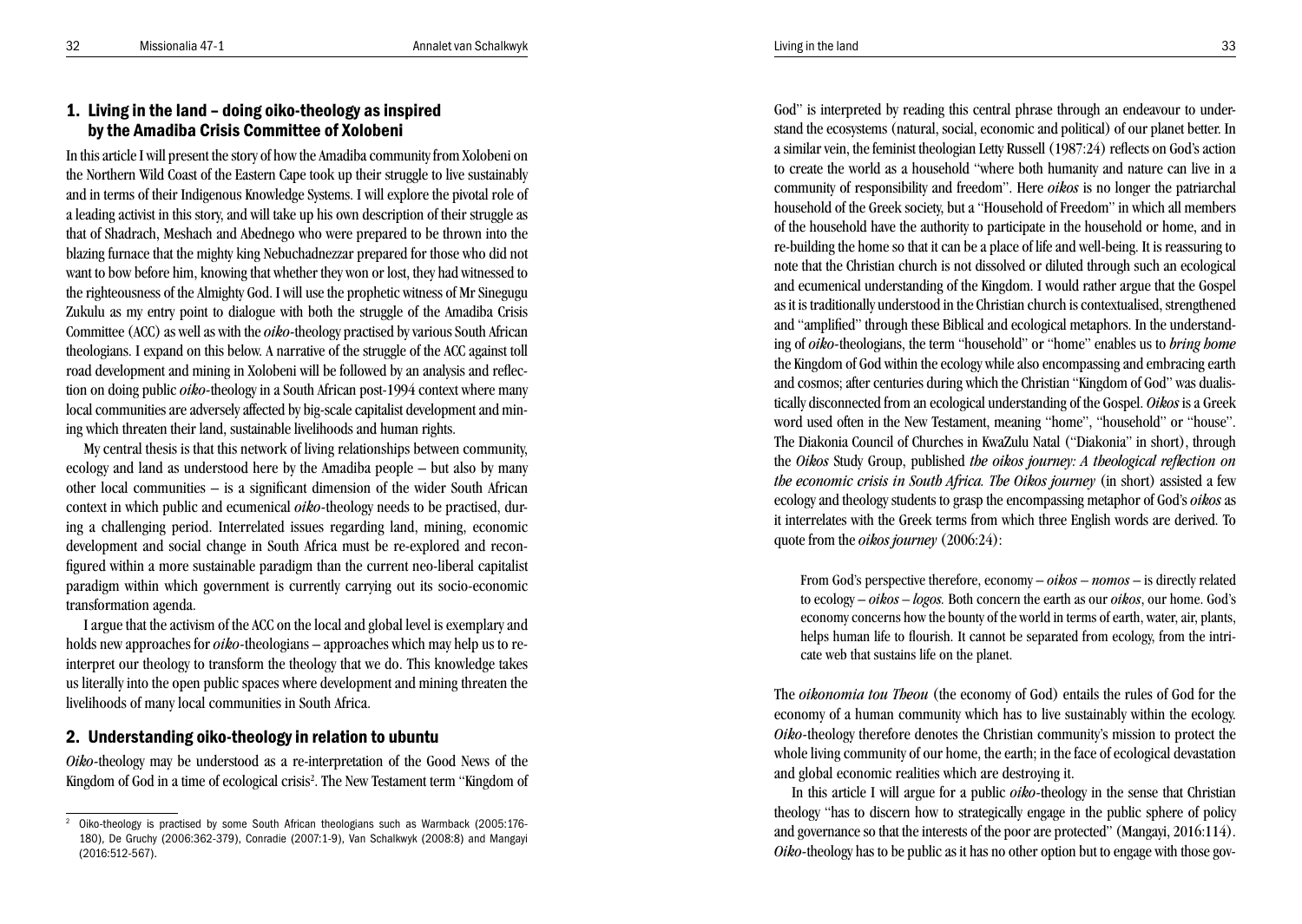ernment policies and actions and economic forces which do not respect and enhance the integrity of the community of human beings and all natural living systems.

This o*iko-*theology is enhanced and corrected by scholars such as LenkaBula (2009: 375-394). She explores the African concept *botho/ubuntu* as the whole sa cred community of humanity which is inextricably part of the systems of living crea tures, earth and cosmos; in which the vibrancy of all living beings mutually supports and enhances the existence and livelihood of the *ubuntu* community. I concur with LenkaBula that this inherently African philosophy and way of life is an important source, together with Christian theological concepts such as the *oikos*, for develop ing a relevant Southern African ethic and theology for the protection of the ecology on which poorer African communities depend in particular for their livelihood. When in dialogue with *oiko-*theology, the *botho/ubuntu* concept contextualises *oiko-*theology in an African context and brings it home in the whole vibrant com munity of life as understood in African religious and cultural traditions. For the sake of this article, it is especially important that *oiko-*theology is re-interpreted through *ubuntu* to bring *oiko-*theology down to the soil of Mpondoland.

*Ubuntu* is understood implicitly by the Amadiba people. Sinegugu Zukulu 3 (personal communication, October 11, 2018) explains the link between ubuntu, community, communal land, and the bounty of nature that must be shared without greed but through cooperation:

Ubuntu is central in a community that lives on communal land because people share resources such grazing, water sources, forests for collection of firewood, medicine etc. On communal land there is no space for greediness. There are cus tomary bylaws to ensure people use the land sustainably. For example, certain trees are not supposed to be cut down because of the role they play in supporting livelihood. All fruit bearing trees are not supposed to be cut down for firewood as they provide food to travellers. Firewood collectors are encouraged to collect only dead wood not green growing trees. Runaway fires ought to be attended to by whole villages, no one is supposed to start fires without inviting neighbours. People are encouraged and forced to share with all.

Moreover, ubuntu is understood in terms of living-in-the-land (Sinegugu Zukulu, personal communication, October 11, 2018):

In Mpondoland, people believe that you may not separate life from the land. The land people occupy is believed to be borrowed from future generations. According to the people, good development is such that does not degrade the land but allows people to use the land in a manner that would sustain it and leave it productive for future generations.

This network of living relationships between community, ecology and land as un derstood here by the Amadiba people is the context in which *oiko-*theology may be practised, and in which the struggle of the ACC may inform such theology.

## 3. The Amadiba, religion and land

For this purpose, I wish to learn from the ACC activists' struggle to protect the vi brancy and sacredness of a holistic indigenous AmaMpondo understanding of life, community, traditional belief systems, ecology, land and sustainable ways of life. Theirs is a struggle to preserve the sacredness of life which is embodied in land and ecology and which is necessary for human community to survive and live well. As in other African communities, human community, land and ecology is sacred because God is creator, protector, and sustainer of life. The whole vibrant and enspirited earth community and cosmos is in close relationship with God (Mkondo, 2010:1). In the AmaMpondo traditional belief system and way of life, the whole human com munity makes their living *in* the land and in dependence on the natural bounty of the rich ecosystems of Mpondoland's coastal hills. Here, land and ecology hold the human community in safe-keeping for past, present and future generations. Kinship, language, cattle, agriculture, homesteads, traditional belief systems and governance, ancestors, soil and land are all part of this way of life.

The AmaMpondo's connection to land is similar to those of other African people, but there is good reason to say that the AmaMpondo have a special and fierce connection to their land, as their land was the last territory of the Xhosa people that was annexed by the colonial government in 1894, and because they rose up against the Apartheid govern ment land betterment schemes and imposition of taxes through coopted tribal leaders, during 1959-1960 (South African History Online, 1960). This proud legacy lives on in the struggle of specifically, but not only, the Amadiba tribe. Their connection with the land also has deep religious roots. In the words of Mkenda (2010:3):

Africans have a strong connection with the land not only as an economic resource, but because they regard land as home, as a place of sacrifice and offerings. When traditional African people struggled or fought for land, they were not simply strug gling or fighting for it economically but for social, moral and religious motives.

In this struggle, those who worship their ancestors, Christians, and the majority of people who believe that the two religions are complementary to each other, draw on

<sup>3</sup> Sinegugu Zukulu explained ubuntu to me in this manner in his comments on the rough draft of this article on 19 October 2018.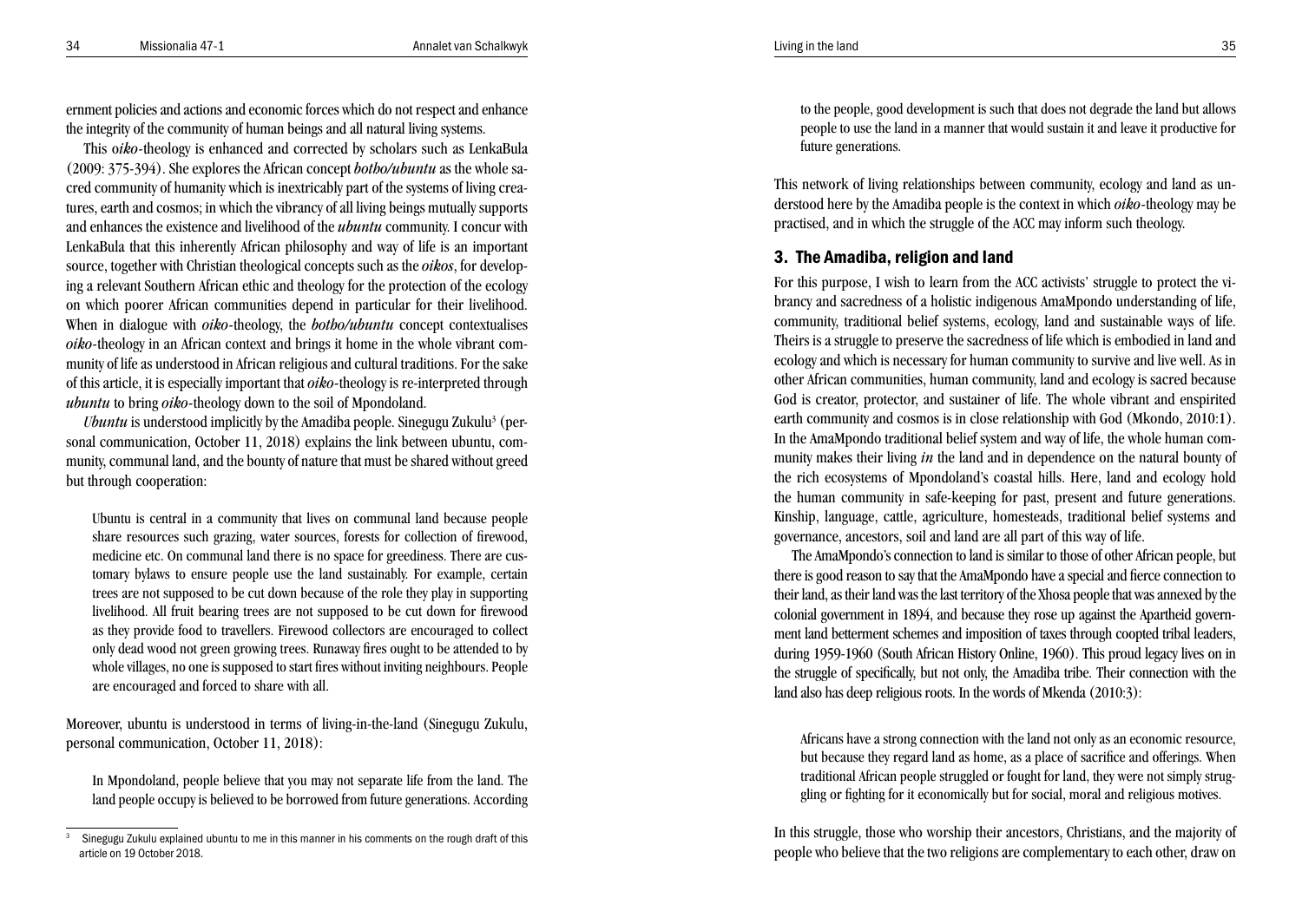their beliefs as these are rooted in their connection to the land (Sinegugu Zukulu, personal communication, September 25, 2018).

The ACC activists' fierce protection of their land and way of life motivates their struggle against the brutal forces of development.

## 4. My research approach

An important motivating factor for this research is what I can only describe as my desire to learn from the AmaMpondo. As a white person who has some sense of identification with the African way of life, I hope to come home in the soil (*umhlaba)* of my home (*ekhaya* or *oikos*) in the North Eastern Cape where I was born and grew up, by learning from the AmaMpondo, and specifically the Amadiba community. I wanted to be taught by indigenous people themselves regarding what their practical and dynamic knowledge of their way of life is, and how this motivates them to take on what seems to be overwhelmingly powerful forces of national government, multinational mining companies and parastatal entities. This rootedness of the Amadiba community in the soil and an indigenous way of life is a powerful motivation for their struggle and activism. It is also a source for the generation of new knowledge through their communal conscientisation and strategising; as well as new knowledge that is gained through the work of committed journalists and NGOs who report the story of the Amadiba to the "outside world". This new knowledge, which is available in the public domain such as on the Facebook pages of the ACC, as well as that of its sister organisation Sustaining the Wild Coast<sup>4</sup>, the websites of various NGOs such as Benchmarks Foundation<sup>5</sup> and ActionAid South Africa<sup>6</sup>, the news agency GroundUp<sup>7</sup>, prominent articles in various South African newspapers and magazines<sup>8</sup>, international journals and publications of research institutions (Pearce, 2017)<sup>9</sup>, investigative television programmes on 50/50; and a long list of films and videos mostly produced by veteran social worker John GI

- 
- 4 www.swc.org.za<br>5 www.bench-marks.org.za<br>6 http://www.actionaid.org/south-africa<br>7 www.groundup.org.za<br>8 Venter, Z. 2017. Lone ranger can fight the state to scrap Wild Coast toll road. Available from: https:// www.iol.co.za/news/south-africa/eastern-cape/lone-ranger-can-fight-the-state-to-scrap-wildcoast-toll-road-11667640 (Accessed 9 December 2018). Nicholson, G. 2018. Community to have its day in court but Mantashe warns of the impact on the economy. Available from: https://www.dailymaverick.co.za/article/2018-04-19-community-to-have-its-day-in-court-but-mantashe-warns-ofthe-impact-on-the-economy/ (Accessed 9 December 2018).
- 9 Pearce, F. 2017. A death in Pondoland: How a proposed strip mine brought conflict to South Africa's Wild Coast, Yale Environment  $\,$  360. Published at the Yale School of Forestry and Environmental Studies. Available from: https://e360.yale.edu/features/titanium-mine-conflict-south-africa-pondoland-rhadebe-caruso (Accessed 24 August 2018).





*Figure 1: Incema grass, firewood, thatch grass, sweet potatoes and the sledge all come from the environment, at no cost (free of charge). Therefore, people are working hard to protect their land, so that they may continue to enjoy all that the ecology or land provides them (photographs courtesy of Sinegugu Zukulu).*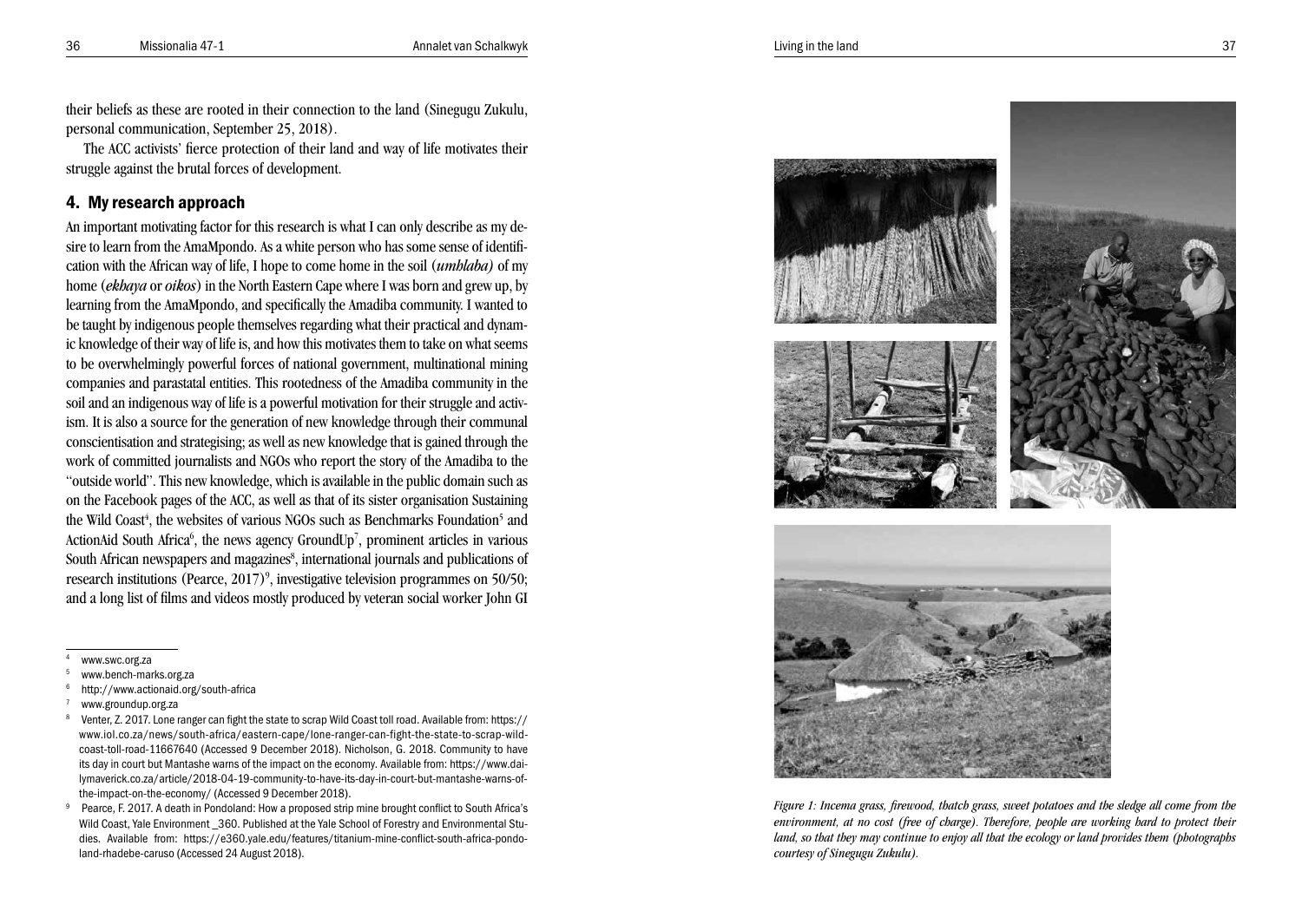Clarke<sup>10</sup> who works closely with the ACC, would not have been possible were it not for the local, indigenous way of life and activism of the Amadiba people and the ACC. The ACC's struggle resonates with other narratives of indigenous communities who are vulnerable to mining, both locally and globally. As such, the ACC are engaging with many debates on decoloniality and Indigenous Knowledge Systems (IKS), economic and ecological sustainability, and indigenous land ownership; in a time during which the enhancement of decolonial knowledge systems and community-based research is becoming crucial (Kaya & Seleti, 2013:30-44; Smith 2012). In the wake of global capitalism, neo-colonialism and brutal development, the struggle of the Amadiba people is significant for the restoration of indigenous communities' ways of life as well as for the recognition of these previously silenced knowledge systems in the public domain together with institutions of primary and higher learning. In this context, it was necessary for me to leave my university office to go and visit Mpondoland and the Northern Eastern Cape. There I would meet Sinegugu Zukulu at his workplace in Matatiele, to learn from a "barefoot professor" who is grounded in the black soil in Mpondoland.

While I informally visited the Xolobeni district itself in July 2017 and had authentic encounters with some of the local tour guides, women running home stay guest facilities, and villagers, I made an appointment for a formal in-depth interview with Sinegugu Zukulu, one of the leading activists in the ACC and Sustaining the Wild Coast (SWC). Sinegugu is also an environmentalist, teacher and devoted Christian. I could only meet him at his work place in Matatiele on 21 March 2018 and not in Xolobeni. Unfortunately, the Xolobeni community is currently in an atmosphere of internal strife due to the influence of agents such as the South African National Road Agency Limited (SANRAL) and the Mineral Resources Commodities (MRC) mining company. I deemed it necessary not to venture into the community to engage, particularly with local women activists as this may have created further tensions. I could, however, rely on a wealth of information on Xolobeni available in the public domain, such as the very good films made by the television programme 50/50 and social worker John Clarke.

Sinegugu Zukulu played an important role in the formation of the ACC as well as SWC, the sister organisation of the ACC<sup>11</sup>. The ACC is based within the rural Xolobeni community which is on the coastal side of the Bizana district. ACC consists of community members with vital interests in their tilling of the soil, the use of the land for cattle grazing; all in all, in the sustainable livelihoods of their homesteads and households. These are the "insiders", some who are from older generations. They are rural people with not much connection to the national state structures, legal resources, and other resources which are based more in urban centres. Even if they are geographically isolated, the Amadiba community are proud and independent and will not be dictated to even by friendly outside actors. However, since its establishment in 2007, the ACC and a few members have increasingly become strong players in national campaigns of communities affected by mining, of which Mining Affected Communities United in Action (MACUA) is an important one.

Sinegugu Zukulu as a knowledgeable, well-educated and well-connected man is an enabling actor who can easily move from the "inside" local organisation to supporting organisations, and from there, to the larger society to assist the local community to convey the message of the ACC to government ministers and CEOs of mining companies; and to return to the Amadiba people to inform them how various role players, e.g. human rights lawyers, the press, NGOs and the like are taking up their cause on various levels.

## 5. Sinegugu Zukulu and Nebuchadnezzar

In my interview with Sinegugu Zukulu on 20 March 2018, I asked him what he would do should the ACC not win the battle against the SANRAL Wild Coast N2 toll road through the green zone of Northern Mpondoland and titanium mining in the red dunes of the Xolobeni coastline.

Sinegugu's (personal communication, March 20, 2018) response was:

If you go to war carrying your spears, and your spears are broken in the fight, you are still a hero instead of a coward.

We are standing up and we are inspiring so many communities. If we don't win, we will be like Shadrach, Meshach and Abednego. Even if our God does not save us from the fire, then it will still be known that there are people who serve the living God. It will be known, even if we lose.

Here, Sinegugu Zukulu interprets Daniel 3 verses 1 to 30. This is the account of Shadrach, Meshach and Abednego who stand firm in the sight of Nebuchadnezzar

<sup>&</sup>lt;sup>10</sup> Documentary film by Guy, D. Introduced and uploaded on YouTube by Clarke, J.G.I. 2009. Pondo people, part 1 of 3. Available from: https://www.youtube.com/watch?V-XriiyLxB6Z4 (Accessed 30 August 2018). - Documentary film by Guy, D. Introduced and uploaded on YouTube by Clarke, J.G.I. 2009. Pondo people, part 2 of 3. Available from: https://www.youtube.com./watch?V=CXQmpSNqH40 (Accessed 9 September 2018). - Clarke, J. G. I. 2009. Part 3 reflections with Nonhle on Pondo people. Available from: https://www.youtube.com/watch?v=ClDk33tAVpk&t=20s (Accessed 30 August 2018). - Clarke, J.G.I. 2016. Pondo people power. Available from: https://www.youtube. com/watch?v+CMSW7qhwvD0 (Accessed 9 September 2018). - Clarke, J.G.I. 2015. Before the shore break: Xolobeni mining saga 2002 – 2008. Available from: https://www.youtube.com/ watch?V+5jOnryDvllk (Accessed 9 September 2018). - Clarke, J.G.I. 2016. Two bridges too far: Why mega bridges on the Wild Coast are obscene. Available from: https://www.youtube.com/ watch?v+GdYKlrw9nXU (Accessed 9 December 2018).

<sup>&</sup>lt;sup>11</sup> For the purposes of this article, I had to focus on the ACC and could not also explore the story of SWC.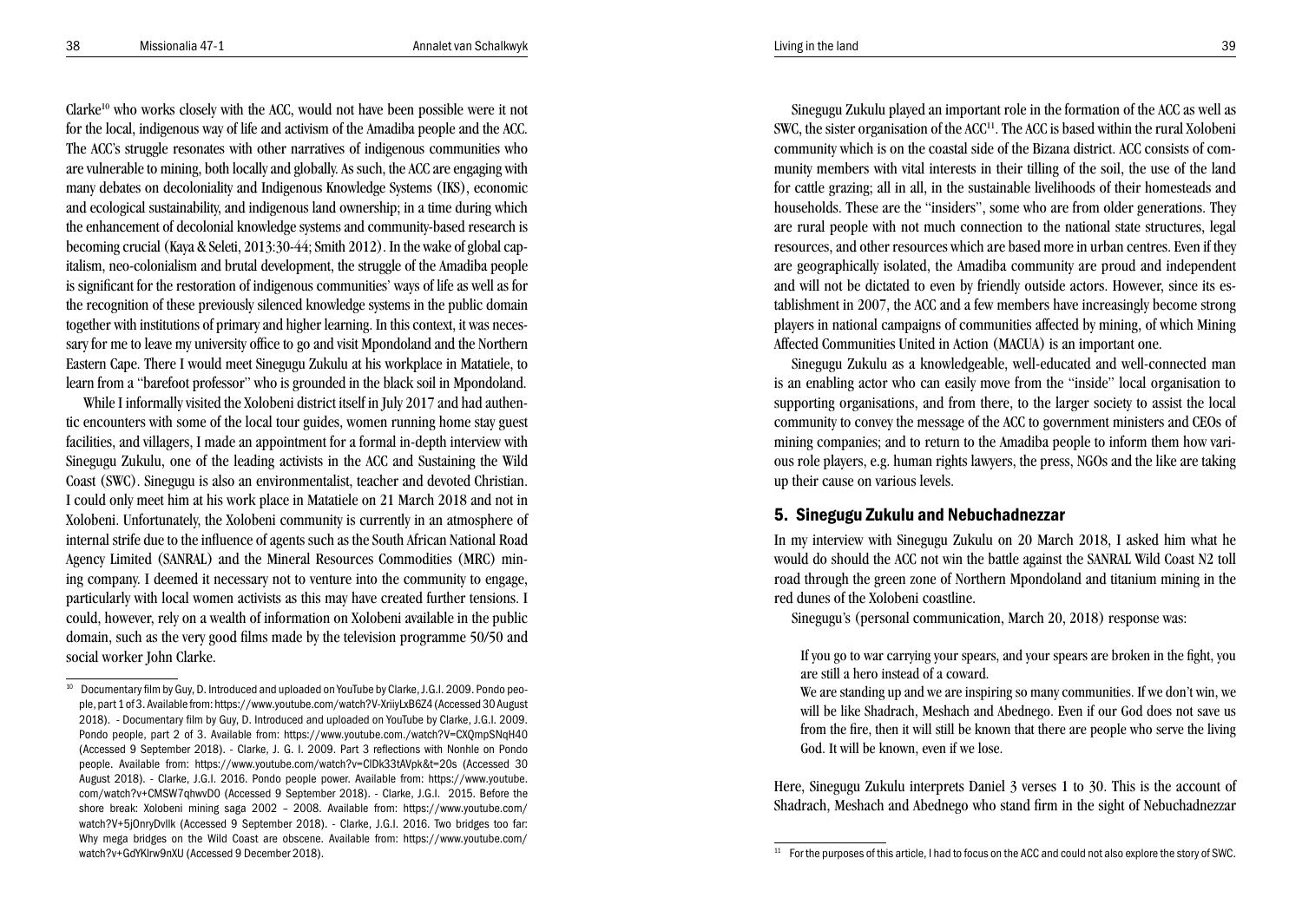and his whole kingdom, when the powerful Babylonian king commands all people from every nation and language to bow down before the golden image of himself. But the three men send out a fearless message to the King and his whole domain that they will not bow before him but that they will have faith and follow the God they serve.

As I read Sinegugu's interpretation of this text, he is saying that even if his God does not save his community from the fire of brutal and undemocratic develop ment, then his and his comrades' life work will stand as a witness to local and indig enous communities from South Africa and all over the world who seek ecological justice. Their voice will be heard, their sacrifice will not be in vain. People will be empowered to continue with the struggle for local communities' right to refuse mining and development.

Here, Daniel 3 is read from the perspective of an indigenous Mpondo activist who speaks from the perspective of the land. It is from this indigenous perspective that one has to re-interpret Biblical texts and practice decolonial eco-theology in South Africa (Nogueira-Godsey, 2018).

The above theological and methodological introduction now leads me into a narration of the story of the struggle of ACC. This will lead me to the final sections where I will present concluding remarks on a theology of *living-in-the-land* as a contextual and public version of *oiko-*theology.

## 6. Living-in-the-land versus brutal development: The story of the Amadiba's struggle against mining and a toll road<sup>12</sup>

6.1 The Amadiba clan of the AmaMpondo people

The Amadiba clan of the AmaMpondo people13 has lived in the Xolobeni area for more than three hundred years. This community own and govern their land accord ing to customary law, and actively made their living from the land.

The Amadiba's lifestyle has for centuries relied on a close co-existence with the ecological resources of the coastal area of indigenous grasslands, rich soil, forests, ravines, rivers, estuaries, rich biodiversity on land and in the ocean, which is typical

of the Wild Coast of the Eastern Cape province. The Amadiba also has another his torical resource: its heritage of resistance and revolt against the colonial and apart heid powers' incursions on their way of life (South African History Online, 1960).

The Amadiba tribal land falls within the Mpondoland Centre of Endemism, the 3rd most species-rich floristic region in South Africa after the succulent Karroo and Cape Floral Kingdoms, and which is also a biological hotspot for biodiversity. The Wild Coast is also a hub for eco-tourism (Pillay, 2015:1).

## 6.2 Mineral Resources Commodities versus the Amadiba clan

MRC – an Australian company based in Perth, with its local subsidiary Transworld Energy and Minerals (TEM), started its application process for a mining licence for the Xolobeni Sands Venture from the South African government's Department of Mineral Resources (DMR) in the mid-2000s. MRC wants to mine a stretch of 20 km of red dune sand for titanium (and other minerals such as zircon), which is mainly used in high-tech alloys and as a base element in paint, where one of the largest deposits of titanium in the world is to be found. These red dunes are on the coast in the Xolobeni area, on the northern Wild Coast (Pillay, 2015:1-2).

Over the last two decades, the Amadiba clan has mobilised en masse against the mining, stating unequivocally that MRC does not have its "free and prior consent" to mine on its land (Pierce, 2018:1-5).

#### 6.3 The Amadiba community's risk of losing everything

If the mining licence is granted to MRC and its local subsidiaries, and Black Eco nomic Empowerment partners, the Amadiba community stands to lose everything. This includes more than sixty homesteads. Hundreds more people will be cut off and displaced from their ancestral land, and people will be cut off from the river estuaries and from the sea where they fish and find seafood. The open cast mining will mean that precisely those minerals which hold down the soil of the coastal zone and enrich it, will no longer be able to keep the soil and sand in place. Dust pollu tion will be created, which will affect grazing, crops, water, and people's health. It will also destroy estuarine and marine ecosystems. It will force people to relocate the graves of their ancestors, a practice which runs totally against the traditional and religious practices of the Amadiba people (Pierce, 2018: 4).

#### 6.4 An opportunity for debate on development approaches

In the Amadiba community of the Xolobeni area on the Northern Wild Coast of the Eastern Cape, this possibility of mining and toll road development brought about a period of community enquiry, education, activism and also conflict. Divisions in the community grew as the plans of MRC came under the public's eye. This presented

<sup>&</sup>lt;sup>12</sup> This account of the struggle of the ACC is by no means a full and complete version. I would like to refer those interested to the exceptional social worker John Clarke who has written a wonderfully detailed and rich personal account of his involvement with the struggle of the Amadiba people,The promise of justice: King Mpondombini Sigcau's struggle to save the Kingdom of the Mpondo from unjust develop ments (Published by Brevitas in 2014). His book also has a strong theological impetus.<br><sup>13</sup> The Amadiba people live between the Mthamvuna and Mntentu Rivers on the Northern Wild Coast

and comprise one of the constituent chiefdoms of the Mpondo nation. The Amadiba area is divided into two administrative areas: a coastal one, Mgungundlovu Administrative Area number 24, and an inland one: Amadiba Administrative Area number 21. This whole area is known as Xolobeni because of an old trading store of that name in the area which no longer exists.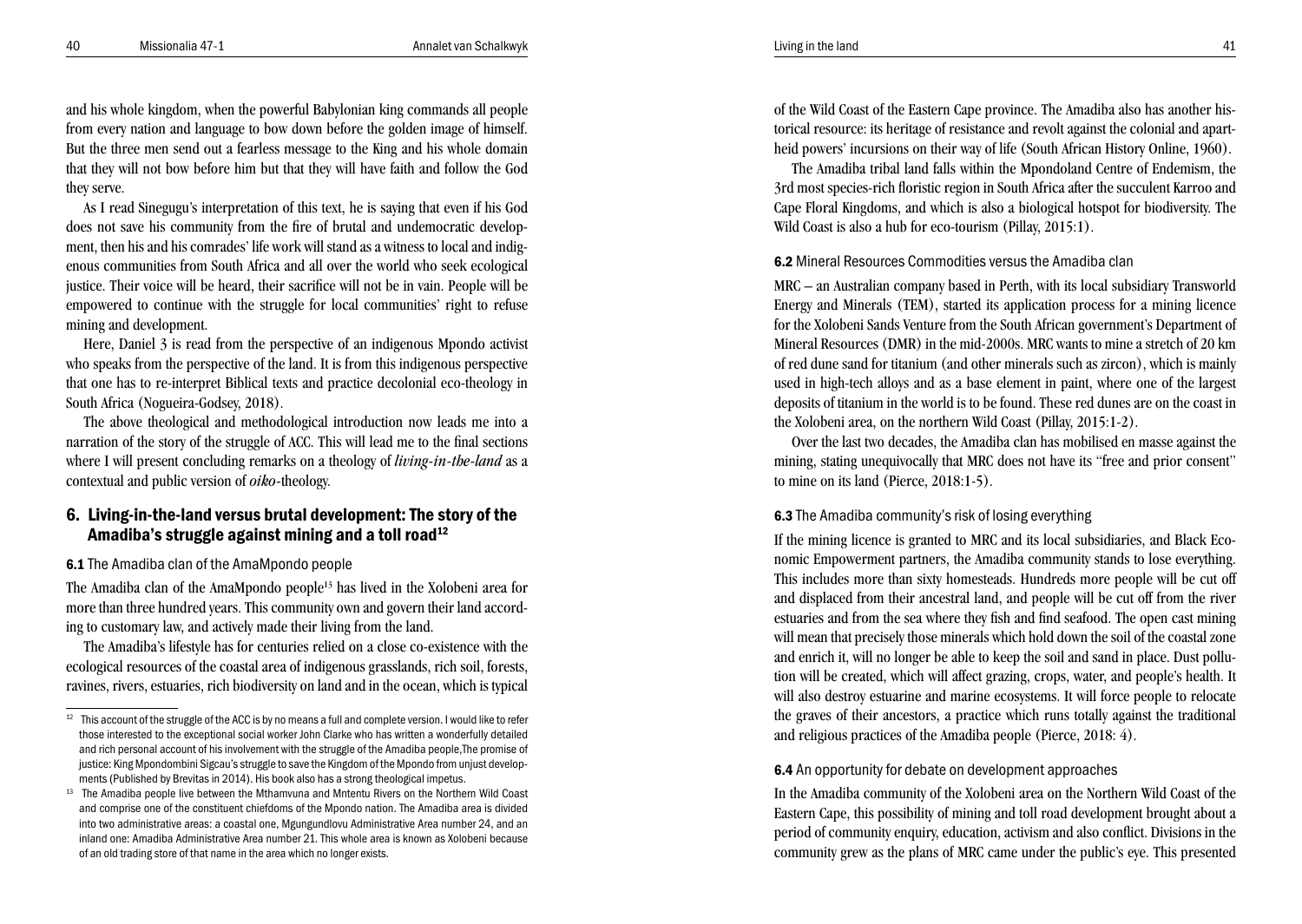a unique situation, and opportunity for a debate regarding the type of development appropriate for a rural coastal community (Pillay, 2015:1-3).

#### 6.5 Big-scale development – any solution to poverty?

The Amadiba way of life stands in stark contrast to the accepted modernistic, neoliberal and top down development models of the South African government, SAN-RAL and transnational mining companies such as MRC. The Amadiba people in the Xolobeni community, are poor, with a high level of "formal" unemployment and illiteracy (Pillay, 2015:2). Road infrastructure is extremely poor, and it is difficult to reach far-flung corners of the coastal areas. The question however remains why this deficient infrastructure still exists more than twenty years after the first democratic election in 1994, and who is responsible for these conditions? On a local level, it can be understood that there are community members who are pro-mining and in favour of the development of a large toll road through the green zone between Port St Johns and Port Edward, as they might consider that there are economic advan tages to such developments. However, the murky conditions which MRC created by means of allegedly bribing community leaders and traditional leaders with money, vehicles, and directorships in the Xolobeni Empowerment Company (XOLCO) and in their South African subsidiary TEM, cast too many questions on whether MRC has any intention of contributing to healthy community development (Clarke, 2016a).

The manner in which national and local governments imposed their pro-mining and pro-development plans on the local community without permission from the outset, and without engaging in sufficient and transparent consultations accord ing to the Mineral and Petroleum Resources Development Act (MPRDA) and the Constitution, casts many questions on the way government promoted its larger-scale pro-mining and pro-toll road development plans. It also seems that agents of MRC and pro-mining members of the community were involved in intimidation and vic timisation of anti-mining community members and ACC activists, thereby creating conflict and tension in a once-peaceful community. MRC, on the surface, withdrew its activities from Xolobeni but handed over to its local BEE partner, XOLCO, whose directors are pro-mining members of the community. Thus, some traditional lead ers and community members benefited greatly from MRC dealings while at the same time creating serious tension in Xolobeni. This happened with the knowledge of senior officials in the DMR and probably in the upper echelons of government. These shadowy involvements of government and MRC in the Xolobeni conflict are surely no recipe for any sound development (Clarke, 2016a).

These actions demonstrate the following: despite South Africa's post-1994 democratic dispensation, the structural capitalist economy based on the apartheid economy was never set aside despite the new government's National Development Plan which promises to serve the needs of the poor and local communities. Largescale development, the enrichment for the well-connected few and a disregard for environmental justice are the order of the day (Andrews, 2017:167-189).

## **6.6** "We do not go to school to be environmentalists, we are born like that"<sup>14</sup> land and ecological livelihoods

In contrast to the top-down development approach of MRC, the South African gov ernment and SANRAL, the self-organised and mass-mobilised ACC stands steadfastly against the mining development of the red sand dunes on the Xolobeni coast and the development of a toll road through a pristine natural area (Rhoades, 2016:2). Here, the Amadiba people insist that they themselves choose the way of life that satisfies their basic human needs. Quality of life for them involves depending on the local ecology and living responsibly from nature's bounty. The Amadiba learn from the wisdom of their elders, who literally lived "in the land", and who saved the land for later generations to live from (Sinegugu Zukulu, personal interview, Matatiele, 20 March 2018).

We do not live on the land, we live *in* the land. Take for example cattle: Livestock is dependent on grazing and good grassland. You plough the land with your cat tle, and you fertilize your crops with kraal manure from these cattle. You get your water from the rivers flowing through the land, you get your food from the land. So the ecology, the ecosystem, provides goods and services. It makes life possible. Taking care of the land is therefore very important. Otherwise you interfere with life, the way of life. If you interfere with the way of life, you interfere with the cul tural systems, the traditional leadership systems. Then the land will suffer, and the people will suffer. So, it is a very intricate, interwoven, interconnected system of people living within the land…

The ACC is not anti-development and anti-education. Its members claim their civil and social rights. They want the government to make development in the Xolobeni area more viable through the building of local roads, clinics, schools and so forth.

It is impressive to follow how the ACC has succeeded, through performing the roles of community elders, community leaders, facilitators of community meet ings, and activists, in educating its own community members from the bottom up (Pierce, 2018:3-19):

- What kind of development they define for themselves:
- How they define wealth and happiness;

<sup>14</sup> Clarke, J.G.I. 2009. Part 3 reflections with Nonhle on Pondo people. Available from: https://www. youtube.com/watch?v=ClDk33tAVpk&t=20s (Accessed 30 August 2018).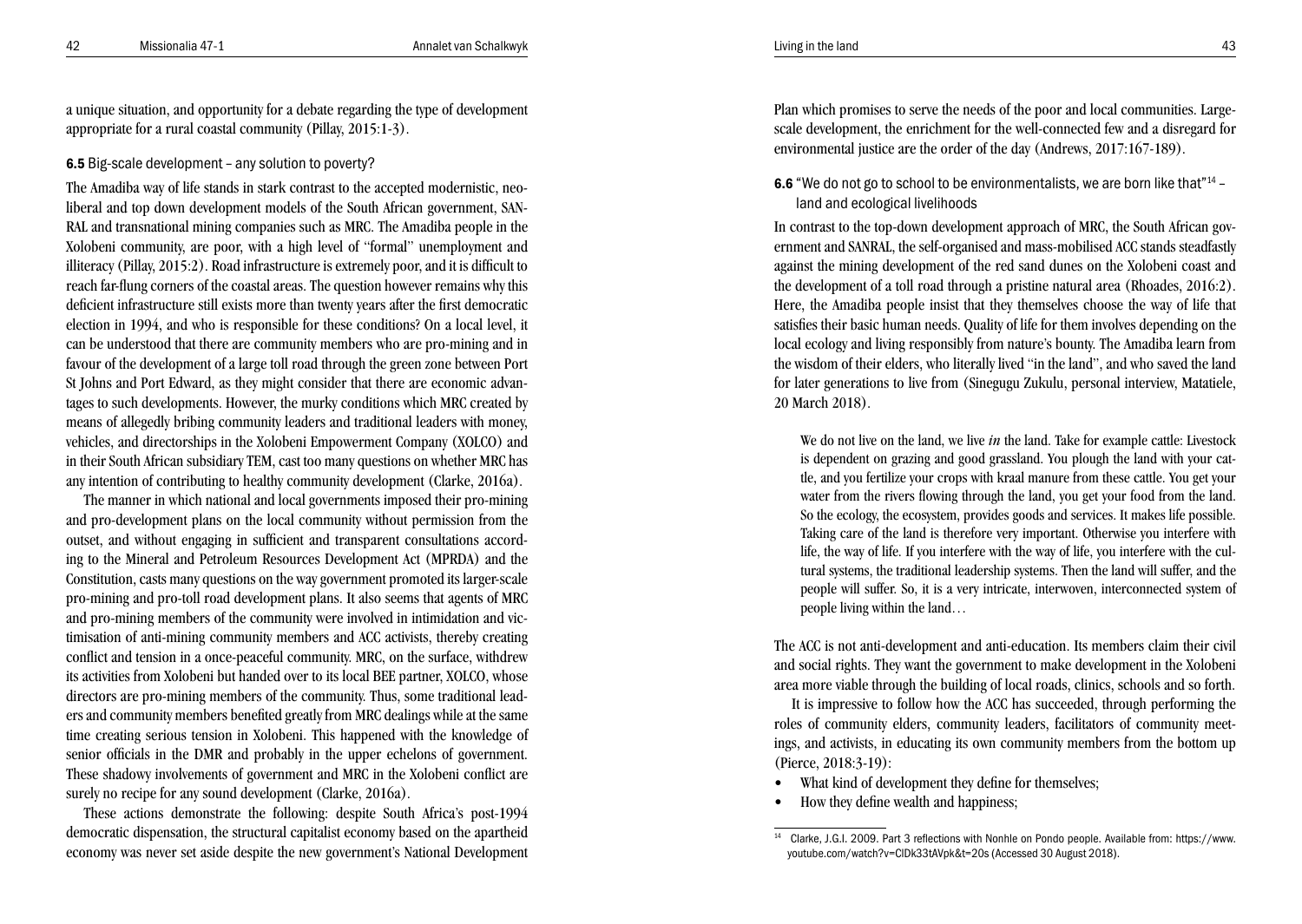- How they rediscover their IKS:
- How they can revive their homestead economies;
- How their agricultural production and cattle farming can grow and flourish:
- How they can implement eco-tourism which benefits young tour guides and women's home-stay industries;
- How they empower themselves to engage with a modernistic and Westernised post-1994 government by strengthening their own traditional governance system.

#### 6.7 The awarding of a mining licence to MRC in 2008

MRC was eventually awarded a mining licence in 2008 by then Minister Sonjica of Mineral Resources. Despite the fact that there was an internal inquiry within the DMR which raised important questions regarding the final issuing of a mining licence to the MRC, and whether consultation with the correct tribal authorities and communities had been carried out as it should have been (Van der Merwe, 2011:1- 2), the mining licence was awarded.

The government, which was alleged to have vested interests in the mining development and the mining company MRC, received strong opposition and resistance from the ACC, environmental organisations and legal organisations. The lack of consultation with the relevant tribal authorities of the Amadiba community constituted the grounds for the appeal against the mining licence, which was submitted by the ACC in early 2009.

In the 2006 award-winning movie on the Amadiba community's struggle against mining, "The shore break", Clarke (2016b) who has been working closely with the ACC since the late 1990s asks: "Who exactly negotiated the deal where the MRC as the applicant was awarded the mining rights? What lies behind the Xolobeni Sands Venture?"

6.8 The South African National Roads Agency Limited and the N2 Wild Coast Toll Road

Concurrently with the application for the mining rights, SANRAL's plans for the N2 Wild Coast Toll Road got underway. Currently, the existing N2 main road runs more inland, through established towns such as Mthatha and Kokstad, and onwards to Durban. The planned new route will take the N2 from Mthatha to the coastal resort of Port St Johns, through the green area close to the Northern Wild Coast, right through the Xolobeni area, and up to the KwaZulu Natal boundary at Port Edward. This re-routing of the N2 Toll Road is regarded by big-scale developers and government as the key to unlock development in the northern Wild Coast. Although MRC, government, and SANRAL have denied this, there are strong reasons to suspect that this highway is being built to serve as an access road to the planned mines in the Xolobeni Red Sands.

The plans to develop the Toll Road are also opposed by the ACC. SANRAL, with the support of the Minister of Transport, forced the Toll Road route onto the community, without consulting the ACC. By imposing the Toll Road, the homesteads and farmlands of the area, established by traditional procedures over many years, will be split in two. Homesteads will have to be moved and graves relocated. Range lands for cattle grazing and agriculture will be disrupted. Despite promises from SANRAL to reimburse community members for all the costs of moving, these promises have not been kept (Sinegugu Zukulu, personal interview, Matatiele, March 20, 2018).

In 2012, ACC, together with a list of community applicants took on SANRAL in a court case to prevent the Wild Coast Toll Road from going ahead. SANRAL found ways to detract from the main charges and discredit numerous community applicants in the case against SANRAL. Eventually, on 12 October 2017, Mr Sinegugu Zukulu presented himself as the first applicant from the community and this was accepted by the judge in the Pretoria High Court (Venter, 2017:1-3; Ntongana, 2018:1-3). The matter was heard in the Court on 4 December 2018 and judgement is expected in February 2019. In March 2018, SANRAL began to build the access roads necessary for the construction of the Toll Road, despite the resistance from the community and the court proceedings (Sinegugu Zukulu, personal interview, Matatiele, March 20, 2018).

#### 6.9 Divide and conquer – the re-issuing of mining rights in 2015

MRC's mining licence was withdrawn in 2011 by Minister Susan Shabangu of the DMR. However, in 2012, MRC was back at the Minister's office re-applying for a mining licence. Mining rights were re-issued by DMR in 2015 to MRC. This caused huge strife in what had previously been a peaceful community. Families were divided between those who are anti-mining and pro-mining. Fighting took place between the two sides, and death threats were made to some community members on the ACC's side. To distance itself from the conflict, MRC withdrew from the Xolobeni Sands Venture but transferred its shares to XOLCO, its Black Economic Empowerment (BEE) partner (Rhoades, 2016:3).

In March 2016 the Chairperson of the ACC, Mr Sikhosiphi Bazooka Rhadebe, was assassinated outside his home in the Xolobeni district. The outcome of the police investigation into the case is still pending. It is striking that Mr Rhadebe phoned Ms Nonhle Mubuthuma, another leading activist of the ACC, to inform her that there was a hitlist of people, opponents of the mining, to be killed, that he was first on the list, and that she was second on it. After the assassination of their Chairperson, Ms Mbuthuma stated openly that the assassination had motivated her to continue with her work to mobilise the ACC against the mining and the toll road development; and that she would not be stopped (Rhoades, 2016:1-7).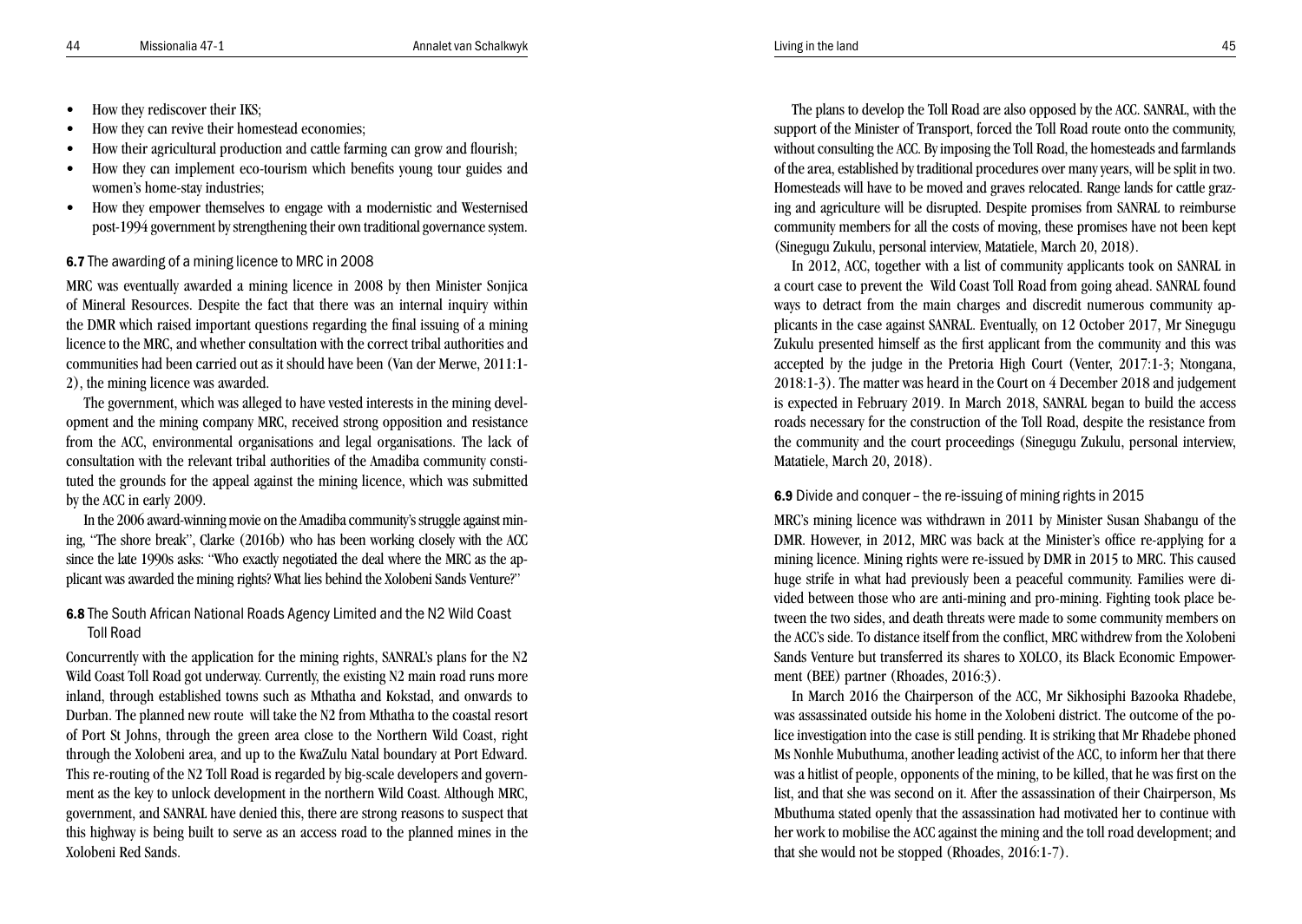In 2017 Minister Mosebenzi Zwane postponed any mining activities for 18 months, citing unrest in the community as a reason (Van Wyngaardt, 2017:1). In August 2018 the new Minister of Mineral Resources, Gwede Mantashe, proposed a 24-month moratorium on applications for mining the Xolobeni Red Sands. This did not satisfy ACC as the moratorium means that mining licences could still be awarded and mining could go ahead in the foreseeable future (Reynolds, 2018:1).

6.10 Stand with the Amadiba Crisis Committee in the "Right to say NO" Court Case

The "Right to say NO" is a campaign organised by communities who seek to be at the forefront of the decision-making process that determines the type of development which can take place on their land. It is based on the internationally accepted right of Free, Prior, and Informed Consent (FRIC) which can be asserted by communities threatened by proposed projects on their land – a right recognised in the United Nations Declaration on the Rights of Indigenous Peoples (2007).

On 23 April 2018, the ACC, represented by its lawyers Richard Spoor Inc. and the Legal Resources Centre, took the DMR to court over attempts to mine their land in Xolobeni on the Wild Coast in the Eastern Cape. The applicants requested the court to rule that the DMR cannot issue a mining licence without the community's informed and prior consent. On 22 November 2018, the ACC and the Umgungundlovu community won the court case against the DMR and Minister Gwede Mantashe. Judge AC Basson declared that it would be unlawful of the DMR to grant the mining licence before they got the full prior and informed consent by the community (Amadiba Crisis Committee, 2018).

The Xolobeni ruling meant that a radical move was made away from the legal dispensation where the DMR could decide, with only minor consultation with the affected community, to grant mining rights to a mining company. It is now in the hands of the affected community to decide whether mining will happen or not. This is a major win for democracy and for the human rights of marginalised communities in South Africa. It made international news and gave new hope to the struggle of mining-affected communities and indigenous people in other countries (IOL News, 2018).

#### 6.11 What is Minister Gwede Mantashe's agenda for Xolobeni?

The new Minister of Mineral Resources' relationship with the Xolobeni community and the ACC did not start well. After proposing a 24-month moratorium against mining applications, the community and the ACC was expecting a meeting to discuss this matter and others face-to-face with the Minister. However, the Minister dealt with the community and the "Right to say NO" Court Verdict in an arrogant manner. On 23 September 2018 Minister Gwede Mantashe came to meet the community at the Xolobeni Junior Secondary School, with disastrous results. Social worker John Clarke was the first to report on the events in a Facebook post on Sunday 23 September 2018:

*(Human Rights Advocate) Richard Spoor arrested and taken to Mpisi police station supposedly for causing a disturbance at Gwede Mantashe's meeting at Xolobeni.*

*The Minerals minister was supposed to engage with the Amadiba Crisis Committee and coastal residents to hear their concerns about mining the Wild Coast. However he arrived with Zanuzuko Sigcau the claimant king of amaMpondo, and the mayor of Bizana to impose what was clearly a "precooked meal" – a pro-mining propaganda exercise. The ACC objected to having Zanuzuko and Chief Lunga Baleni on the podium and in the program, because there is evidence that they have a financial interest in the mining company.*

*There is also a very heavy police presence, with full riot gear seemingly aimed at intimidating the ACC who were protesting peacefully but loudly, singing songs and toyi-toying against the mining. Richard Spoor tried to approach the podium to try and talk to Gwede and to Police Commissioner Swartz to try and defuse the situation but was forcibly removed from the tent which only served to escalate the conflict. Stun grenades and tear gas were then used to disperse the ACC supporters. They regrouped outside the tent and continued to sing and dance. The tear gas affected Nonhle Mbuthuma and other ACC members but no one has been injured. Some 400 people were bussed in to try and dilute the numbers of the ACC members present.*

*Richard Spoor has been taken to Mpisi police station presumably to be charged with some or other offence.*

*Sad sad day that the residents directly affected by mining are treated with such contempt.*

The saga of advocate Richard Spoor's arrest and his subsequently being charged with assaulting a police officer is still pending.

Civil society groups say that Minister Gwede Mantashe's top-down approach to the meeting with the Xolobeni community is another example of government and the DMR's failure to engage communities (Nicholson, 2018:9).

Minister Mantashe bemoaned the North Gauteng High Court ruling on the Xolobeni dispute. The main gripe Mantashe has with the judgement is that it will mean that his ministry will no longer have the unlimited right to grant licences without the consent of affected communities, and that this will be to the detriment of mining and economic development in South Africa. He appealed the court ruling on 14 December 2018. However, the community leaders and ACC reiterated their stance of the past fifteen years, namely; that they do not want mining and that they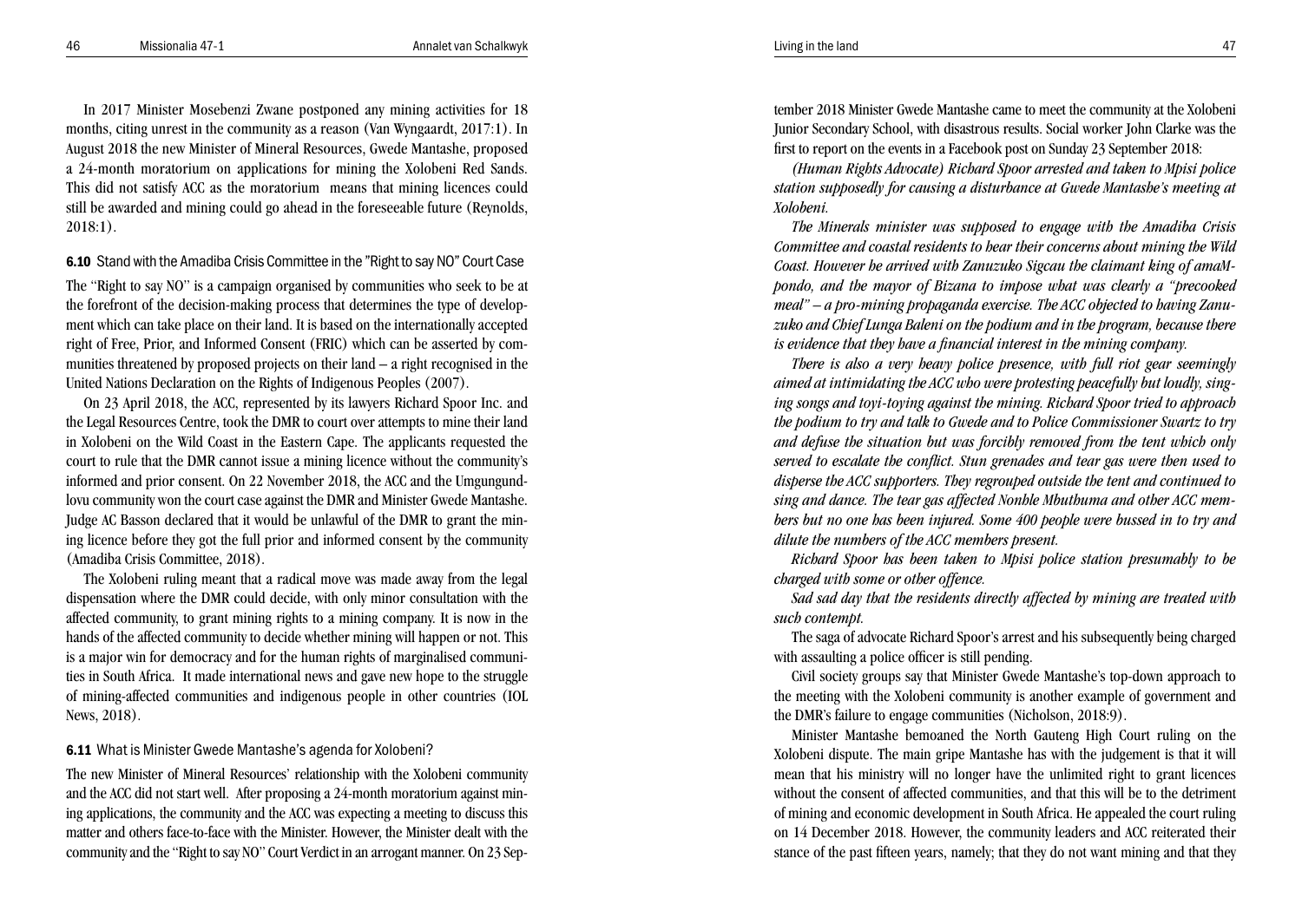want to determine themselves how to make a living from the land that they have inherited from their ancestors (Phakgadi, 2018:1).

Mantashe, himself an old National Union of Mineworkers leader who fought for the rights of mine-workers in the 1980's (Harvey, 2018:1), now fails to realise that the Xolobeni victory has positive and inspiring implications for mining-affected communities.

## 7. The challenge of the ACC's struggle to oiko-theologians: Practice a public ecumenical public oiko-theology of living in the land

In light of the above narrative, I wish to conclude with three sections on a public *oiko-*theology of *living in the land*.

One of the best people to learn from regarding a public *oiko-*theology of nam ing, engaging and unmasking the powers in the struggle against the powers of the mining company MRC, DMR, and SANRAL, is social worker John Clarke. When combining Clarke's theology with Sinegugu Zukulu's understanding of the Ama diba's way of living in the land and with ACC activists like Nonhle Mbuthuma-Forslund's powerful and vocal public stance against government, and pro-mining and pro-development role players, one starts to develop a good understanding of what I will identify as the practical public *oiko-*theology of the team of activists working for the rights of the Amadiba.

John Clarke played an important role in establishing SWC, the sister organisa tion of ACC in August 2006. Sinegugu Zukulu engaged John Clarke and asked him to render his services as social worker to the Amadiba people. In this capacity, and together with the team of activists of ACC and SWC, he has played an invaluable role in engaging the media, lawyers, the South African Human Rights Commission and other 'external' role-players in the ACC struggle. While I leave it to Clarke to write about his own experiences, it is important for me as an *oiko-*theologian exploring the Xolobeni saga and the conflict between mining and the interests of local com munities for the first time, to learn from his rich experience and from the resources that equipped him to play an important role in the service of ACC.

John Clarke was mentored by the Scottish writer and Quaker pacifist, Alastair McIntosh, who was deeply involved in successful civil society struggles of the com munities of the Scottish Islands of Harris, Lewis and Eigg against mining, as de scribed in his 2004 book; *Soil and soul: People versus corporate power*. To do justice to both John Clarke and Alistair McIntosh, I will directly quote from Clarke's (2014:28) book; *The promise of justice* :

McIntosh followed the wisdom of Liberation Theologian Walter Wink in develop ing the strategy. It involved *naming* the powers, then *unmasking* the powers and

finally *engaging* the powers, these being the titles of a trilogy of books by Wink which together set out a process for transforming the 'Powers that be'.

Clarke further quotes from McIntosh's book:

'Only when they have been named and unmasked can we start engaging the Pow ers. Engagement is a process of wrestling – seeking not to destroy, but to challenge (and accept being challenged) and to uplift. As Wink says: "The Powers are good. The Powers are fallen. The Powers must be redeemed". Engagement, then, is about action for transformation. It is not about terminal destruction. The Powers do have a rightful and necessary place in life. But when power ceases to be predicated on service, when it ceases to be carried lightly and held responsibly and accountably, its fallen nature shows. That's the corruption, and the role of redemption is to catch such fallen-crestedness and draw it back to its higher, God-given vocation'.

In this article I cannot engage sufficiently with the seminal "Naming the powers" books (1984; 1986; 1992) of the peace activist and theologian Walter Wink (1935- 2012) and will leave that for another occasion. However, what is significant for me is the manner in which Clarke and colleagues have in an informal yet well-consid ered manner, named; unmasked and engaged with the powers that threaten the way of life of the Amadiba. By doing so, they are contextualising Wink's seminal work in a post-democracy South Africa and have thereby found appropriate theoretical and practical tools to wrestle with the powers that threatens the livelihoods of thousands of South Africans in Xolobeni and in similar communities. This approach, together with insights from *oiko-*theology, will form the basis of the following three sections on a public *oiko-*theology of living in the land.

#### 7.1 Contextual analysis – naming and unmasking the powers

Undertaking a project such as this public *oiko-*theological exploration of the strug gle of the ACC against mining and development in Xolobeni requires an analysis of the history of mining in South Africa as this has interfaced with the history of racism and the political and economic formation of society. In the words of the theologian Walter Wink, society has to "name" and "unmask" the powers that promote mining to the detriment of the welfare of communities and ecosystems.

To be able to identify a framework which may be used to analyse and address the ecological crisis from a socially and ecologically sustainable perspective, civil society, affected communities, indigenous people, *oiko-*theologians and other role players need to imagine and create new social relations, based on the deepest re spect for fundamental human rights. What the Amadiba teaches us is that such social and economic relations which can serve to fulfill human needs and realise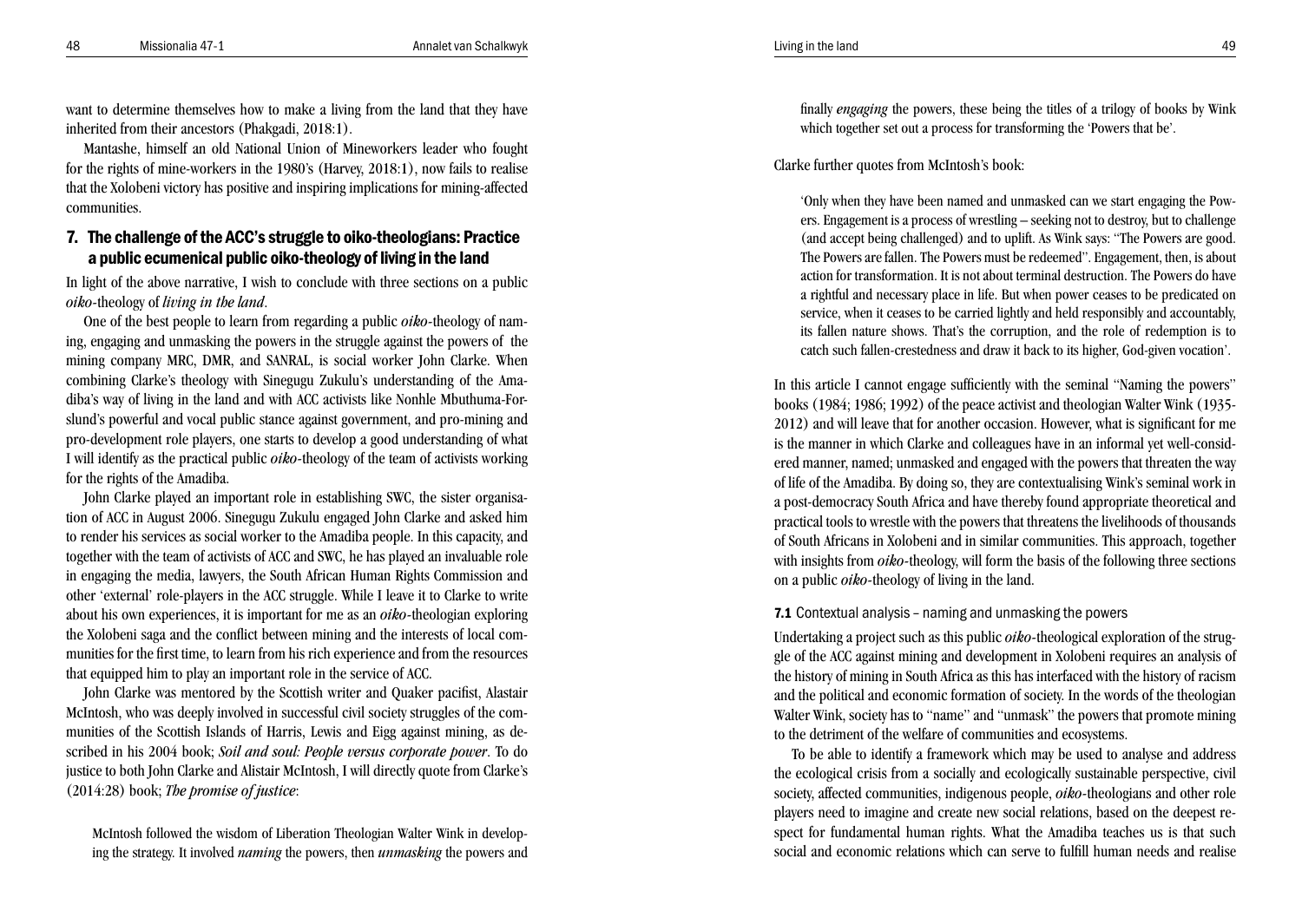human rights, can only happen when the ecology is respected as a system which in itself has the right to live and flourish. This respect and reverence are paramount as humanity depends on this living system for its survival (Andrews, 2017:1). It is *within* the living systems of the earth and the land that humanity can live sustainably in terms of their autonomous understanding of their human dignity and their interdependence with the land and the soil. When the economy is grounded in the activities and freedoms of local communities themselves (rather than as globalised neo-liberal capitalism), social and ecological well-being within the earth's biosphere and within local ecosystems may flourish (Mangayi, 2016:76-77). In *oiko-*theological language, this balanced interrelationship of ecology, economy and society is the *oikonomia tou Theou* (the rules of God for the economy of community-within-ecology). In this article *oiko-*theology's understanding of informed *oikonomia tou Theou* (the rules of God for the economy of community-withinecology) is informed fundamentally by the Amadiba's way of life where *ubuntu* is deeply rooted *in the land*. With the help of this ecological understanding of society, one may critically analyse the context of the current political economy in which local communities are threatened by mining and ruthless development.

Jade Davenport (2014:2) writes that the mining industry in South Africa enabled "the introduction of an aggressively organized and racially dominated form of industrial capitalism, an economic system that dominated the South African sociopolitical and fiscal area for more than a century". This goes along with the ecological discourse used by the previous and the present political dispensations who understood the ecological systems of South Africa – and specifically minerals in the earth crust – as "natural resources" that can be used and extracted in the service of a growth-orientated capitalist economy. Under previous colonial and apartheid governments, black people, especially rural ones, were treated as a cheap labour pool which served the interests and the profits of racist mining-based capitalism in South Africa. Thus, the political and economic powers-that-be not only exploited the greater ecosystems on which human life depends but also dehumanised black people – men and women, urban and rural. The irony is that despite the liberation agenda of the democratically-elected post-1994 government which bases itself on the principles of the Freedom Charter and which commits itself to rectify the injustices and the inequitable distribution of economic resources in the past, the said government is still responsible for the destruction of the ecology, and the violations of the human rights, of communities affected by mining.

Andrews (2017:1-2) explains the interconnection of the destruction of the ecology and the exploitation of affected communities when she argues that "current ecological discourse internationally and in SA governmental and business circles risks entrenching conceptions of nature that will exacerbate the ecological crisis". This situation of ecological degradation is worsening steadily and "the burden of the ecological crisis is ultimately placed on the poor and on communities affected by mining".

The new government adopted the Mineral and Petroleum Resources Development Act (MPDRA), a Mining Charter and BEE policies which have created a small black mining elite. Mining is regarded as central for South Africa's economic growth and transformation. As a result, new mining enterprises continue to mushroom, with seemingly little regard for communities, workers and their environment who are affected by mining (Edwards, 2017:84-117).

In the light of the above exploration and analysis of the history of mining in South Africa, civil society needs to talk honestly and ask critical questions about the effects of mining. This becomes increasingly important in a time where many communities affected by mining are raising their voices and are agitating for a deal with mining in which their ecological and human rights and the welfare of their communities should be of greater importance than mining at all cost. This does not mean that there is not a place in the economy for mining (Edwards, 2017:84-117).

#### 7.2 Ecumenical

Doing a public ecumenical *oiko*-theology of *living in the land* can only happen together with, *but* under the leadership of the people of the ACC and their compatriots who march, sing and dance in the face of pro-mining political leadership who are, as yet, not engaging respectfully with the Amadiba and other communities who are saying no to mining on their land. Working in support of the ACC has to happen while respecting the uniqueness of the Xolobeni story and of the independence and leadership of the ACC in their struggle. *Oiko-*theologians may further act in support of Sustaining the Wild Coast, the sister organisation of the ACC, MACUA, other collaborative eco-justice organisations, responsible journalists, legal organisations and advocates concerned with human rights, social workers, anti-mining and anti-brutal development voices across the spectrum of South African and international society.

Such a public *oiko-*theology is committed to the Gospel and yet goes far beyond established church theology. It is a bold, yet a humble, theology that dissipates and flows into the ACC struggle and those of other communities affected by mining on various levels and in various spaces in the face of uncaring pro-mining politicians and their stormtroopers of state-captured local and tribal leaders.

Here the "ecumenical" in the *oikos* triad of the "ecological, economic and ecumenical" becomes as wide and open and all-embracing as the rolling green hills and the wild beaches of Mpondoland, the mountains and the grasslands of inland Eastern Cape, the vast landscape, and the dome of stars, the cosmic home, of South(ern) Africa.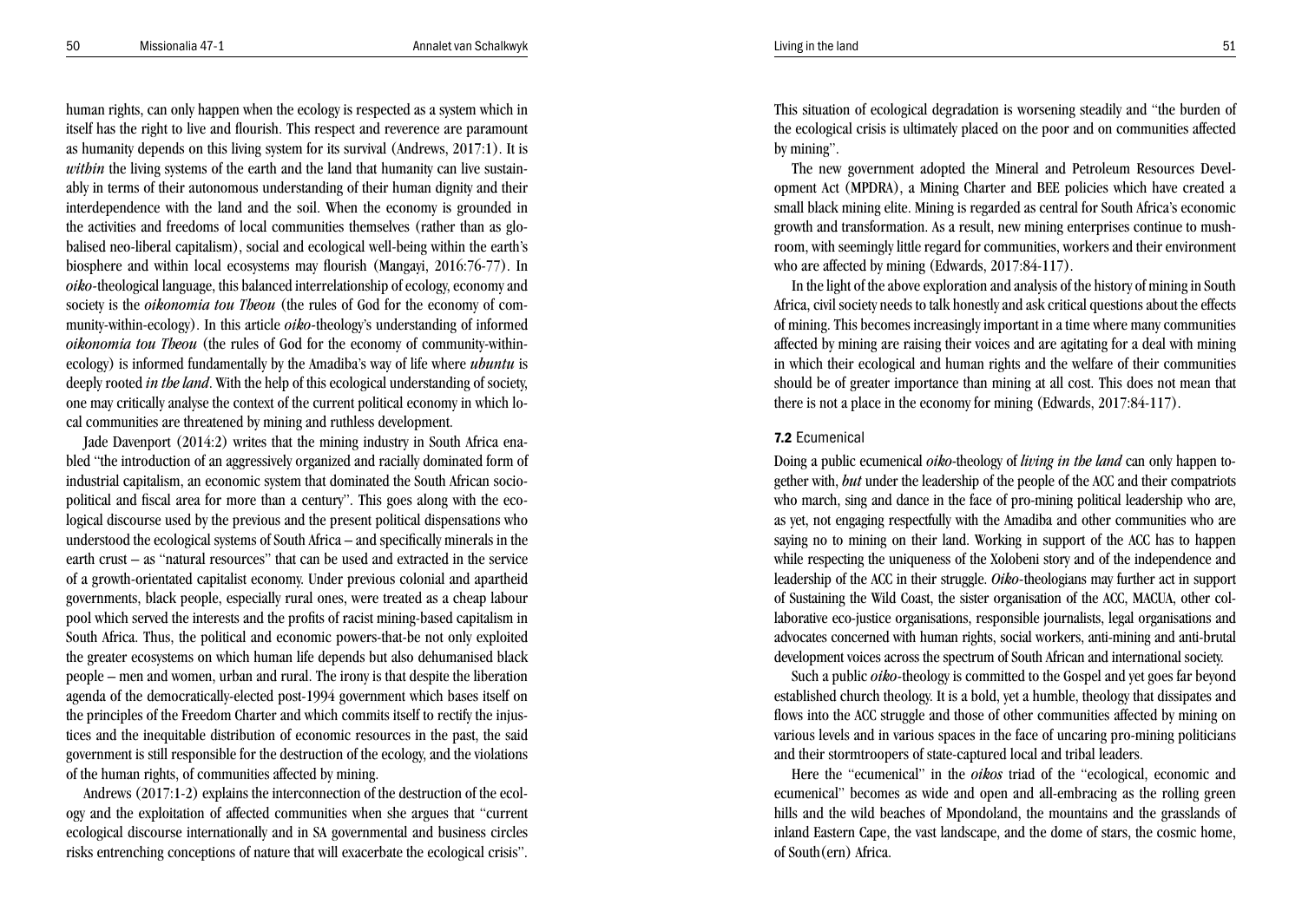52 Missionalia 47-1 Annalet van Schalkwyk Living in the land Living in the land Schalkwyk S3

Public *oiko-*theology which is *living in the land* of the ACC's struggle becomes a theology inspired by a struggle outside the acknowledged public spaces of our democratic but modernistic neo-colonial state and society. Here the public space is the soccer fields of the Xolobeni Junior Secondary School, where police and politicians confronted the ACC on 23 September 2018. It is also the space of the Mgungundlovu Traditional Council meetings or *imbuzo* which is the real democratic space in traditional governance for the AmaMpondo. It happens where women and men till the land and plant and harvest their *madumbis* (a root crop) and sweet potatoes to be sold in the fresh food markets of the big cities. Public *oiko-*theology meets the freedom struggle of the AmaMpondo which is grounded in their indigenous knowledge and belief systems.

The ACC's struggle is based in the AmaMpondo's indigenous belief systems and their deeply religious connection to the land. Here, public theology becomes an interreligious dialogue of liberation between Christian theology and Mpondo culture and belief – whether these can be called African traditional religion or a form of Christianity which merges with indigenous belief systems.

## 7.3 Engaging and transforming the powers

The struggle of the Amadiba Crisis Committee of Xolobeni to preserve the sacredness of land and ecology, so as to protect their livelihoods, is of great exemplary significance for the whole of Mzanzi Afrika. Activists like Nonhle Mbuthuma-Forslund, Sinegugu Zukulu, John Clarke and many others are indeed like Shadrach, Meshach and Abednego who stand firm in the sight of Nebuchadnezzar and his whole kingdom.

Their struggle is now facing the forces of the African National Congress (ANC) government:

The next big fight……won't be over the details of the Mining Charter…It will be in places like Xolobeni and other communities across the country who want the right to refuse mining to take place in their areas. (Nicholson, 2018:4).

In his very recent encounter with the Xolobeni community, the Minister of Mineral Resources, Gwede Mantashe, disregarded the anti-mining majority in the Xolobeni community and its interests. He demonstrated the same attitude and behaviour when meeting other communities around the country. It seems as though the Minister is embodying an ongoing failure of the government to engage communities. This is a continuation of the ANC government preference towards mining companies which is accompanied by investment, business deals and jobs for a select few (Nicholson, 2018:1-4).

Will it be possible for the ACC and their compatriots to engage with the voice of reason in Minister Mantashe's mind? Will more constructive engagements between the Minister and the ACC be possible, from which the Minister will emerge with a clearer understanding of what "living in the land" and sustainability means for the Amadiba, and why this precludes the mining of the Xolobeni Red Sands? Will the Minister act on such an understanding?

How do public *oiko-*theologians engage constructively, prophetically and faceto-face with government on the interests, the sustainable livelihoods and the very survival of communities affected by mining? How do we put government under pressure when it disrespects the voices and choices of communities? How do we engage with mining companies and powerful agents who are responsible for brutal development? And, how do we engage and transform the powers?

What I learnt from the collective of community activists, lawyers, journalists, social workers, friends and supporters in the Xolobeni struggle will be instructive for public *oiko-*theologians:

- • Upholding the Constitution and protecting Human Rights within an ecological framework – expanding our understanding of democracy and rights;
- Working through the Constitution, courts and relevant laws to upholding democracy and human rights for mining-affected communities;
- • Working with the Chapter 9 institutions of our democracy, such as the South African Human Rights Commission;
- Engaging government departments and Ministers directly, whether in direct meetings or correspondence, in the media, or in the courts;
- Working through the media engaging a spectrum of journalists to inform society on the Xolobeni struggle or similar struggles:
- • Developing local community organisations, economies and leadership in communities that are directly affected by mining and brutal development. Letting local communities lead the struggle;
- Building solidarity and a groundswell movement among community organisations, national and international NGOs, indigenous peoples' movements, journalists and researchers.

These are just some of the practical approaches that the ACC and supporting role players used in the Xolobeni struggle. More insertion, analysis, theological reflection, and action on the side of *oiko-*theologians on how to engage and transform the powers are necessary. In this article I have adopted something of a more introductory, narrative and reflective approach to the story of Xolobeni and the ACC's struggle, as this is my first formal endeavour to engage theologically with this story and with mining-affected communities. It may be possible to work further with Prof Simangaliso Kumalo from the Institute for Religion, Governance and the Environment in Southern Africa (IRGESA) at the University of KwaZulu-Natal to discover answers to the question as to how *oiko-*theologians can engage the powers. This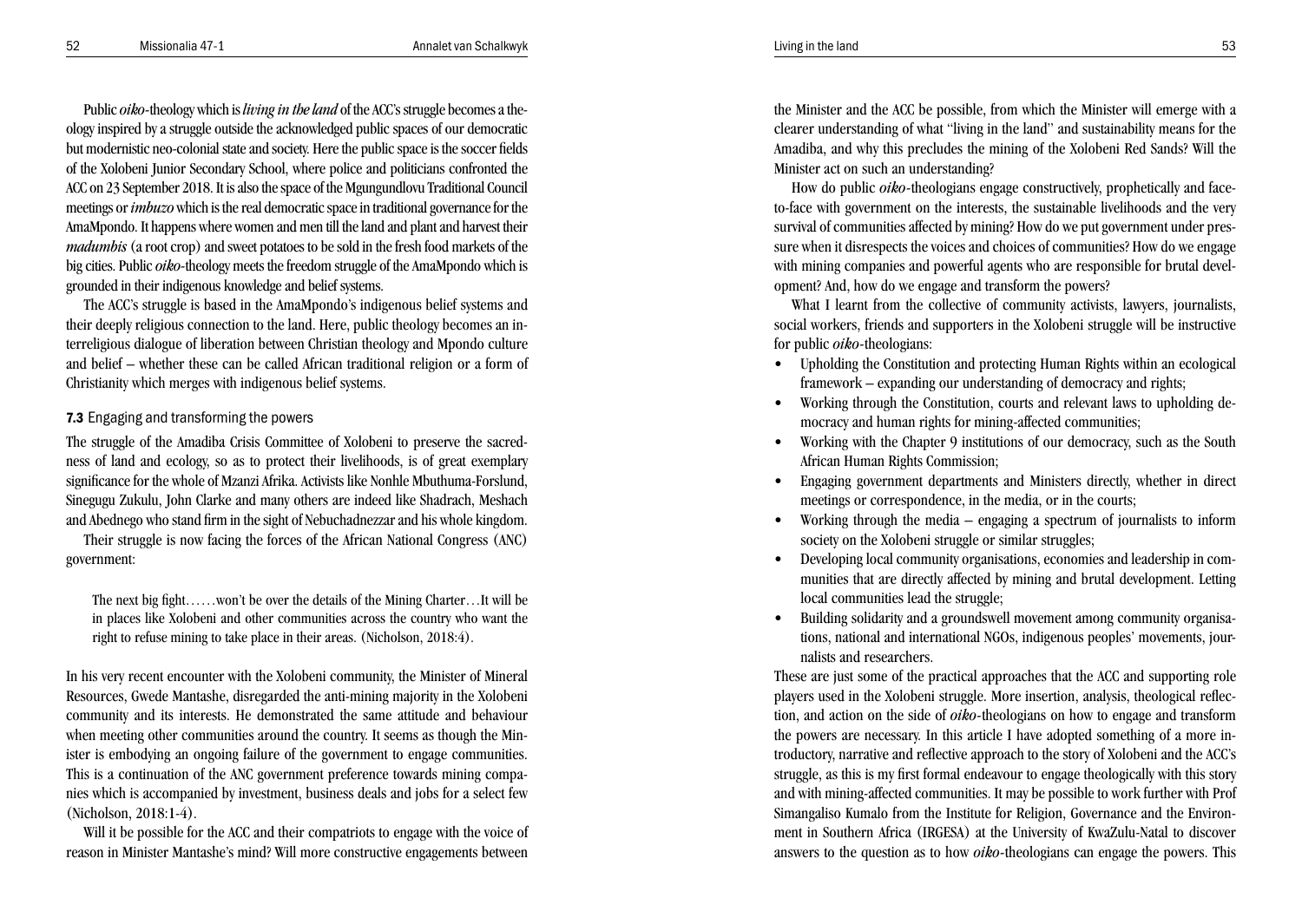## Institute is searching for ways in which faith communities could develop a public *oiko-*theology further and could be trained to engage with government and with the wider public so as to influence government's policies and actions to be responsive towards the welfare of society and ecology (Kumalo, 2018). Other theological units which engage in public theology, such as the Centre for Community Ministry and Public Theology at the University of Pretoria and the Department of Christian Spirituality, Church History and Missiology at UNISA, may also help to raise consciousness and to enable faith practitioners and students of theology, as well as other disciplines to become critical of government and the transnational and local mining sector's approaches to mining in rural and urban areas.

In the times of ecological crisis and economic inequality that we live in, an important aspect of the mission of academic theology, faith communities and public *oiko-*theologians should be the following: to be part of a network of concerned citizens – communities adversely affected by mining and economic inequality, indigenous people, NGOs, faith-based organisations and activists of various kinds – who imagine and create new social and economic relations which can serve to fulfill human needs and realise human rights within the living systems of the earth.

## 8. Conclusion

The thesis of this article is that the *ubuntu* concept of a network of living rela tionships between community, ecology and land as understood by the Amadiba people may help to widen and enrich *oiko-*theology. Public and ecumenical *oiko-*theology needs to be practised in a *kairos* in South African society during which it is imperative that interrelated issues regarding economy, development, ecology, land and mineral resources in South Africa should be reconfigured within a people-centred and ecologically sustainable economic and political paradigm.

Public *oiko-*theologians are challenged to engage with the powers of govern ment and capitalism on the human rights of communities affected by mining – and all communities suffering under the impact of unsustainable and top-down devel opment. Moreover, public *oiko-*theologians and practitioners cannot do so on their own but need to become active participants in the groundswell of community-based organisations who are fighting for their communities' right to reject mining and to have the right to determine their own sustainable livelihoods.

May we soon reach that point where the powerful king Nebuchadnezzar of our time confesses that the God of the *oikos* is the only true and living God and that the *oikos* economy is the rule of the land.

### References

- 50/50. *Xolobeni mining*. Available from: https://www.youtube.com/watch?v=EGO6Da6bQRQ (Accessed 28 September 2018).
- Andrews, D. 2017. *Capitalism and nature in South Africa: racial dispossession, libera tion ideology and ecological crisis.* PhD thesis, University of Cape Town. Available from: https://open.uct.ac.za/bitstream/handle/11427/27891/thesis\_hum\_2018\_an drews\_donna.pdf?sequence=1 (Accessed 19 September 2018).
- Bateman, B. 2018. *Ramaphosa details economic stimulus package to revive economy.* Available from: https://ewn.co.za/2018/09/21/ramaphosa-details-economic-stimuluspackage-to-revive-economy (Accessed 25 October 2018).
- Clarke, J.G.I. 2009. *Part 3 reflections with Nonhle on Pondo people*. Available from: htt ps://www.youtube.com/watch?v=ClDk33tAVpk&t=20s (Accessed 30 August 2018).
- Clarke, J.G.I. 2014. *The promise of justice. Book 1: History*. Ashburton: Brevitas.
- Clarke, J.G.I. 2015a. *Wild Coast mining conflict: Xolobeni escalates*. Available from: https://www.dailymaverick.co.za/opinionista/2015-05-04-wild-coast-mining-conflictxolobeni-escalates/ (Accessed 24 September 2018).
- Clarke, J.G.I. 2015b. *Before the shore break: Xolobeni mining saga 2002 2008*. Available from: https://www.youtube.com/watch?V+5jOnryDvllk (Accessed 9 September 2018).
- Clarke, J.G.I. 2016a. *Pondo people power*. Available from: https://www.youtube.com/ watch?v+CMSW7qhwvD0 (Accessed 9 September 2018).
- Clarke, J.G.I. 2016b. *Two bridges too far: Why mega bridges on the Wild Coast are ob scene*. Available from: https://www.youtube.com/watch?v+GdYKlrw9nXU (Accessed 17 September 2018).
- Clarke, J.G.I. 2018. *Richard Spoor arrested and taken to Mpisi police station suppos edly for causing a disturbance at Gwede Mantashe's meeting at Xolobeni*. Available from: https://www.facebook.com/johngi.clarke/posts/10212763559029886(Accessed 24 October 2018).
- Conradie, E. 2007. The whole household of God (oikos): Some ecclesiological perspectives (part 1). *Scriptura,* 1–9.
- Davenport, J. 2014. *Digging deep: A history of mining in South Africa*. Cape Town: Jona than Ball.
- De Gruchy, S. 2006. Agency, sin and grace: Protestant perspectives on mission and the earth crisis. *Missionalia,* 34(2/3), 362–379.
- De Gruchy, S. 2006. *The oikos journey: A theological reflection on the economic crisis in South Africa.* Durban: Diakonia Council of Churches.
- Front Line Defenders. *Nonhle Mbuthama 2017 Award Finalist Video*. Available from: https://www.youtube.com/watch?v=n2N9Vt8I1t8 (Accessed 13 September 2018).
- Harvey, E. 2018. *Going from a miner to a cabinet minister changed Gwede Mantashe*. Avail able from: https://www.iol.co.za/the-star/opinion-analysis/opinion-going-from-a-miner-toa-cabinet-minister-changed-gwede-mantashe-18284574 (Accessed 13 December 2018).
- Kumalo, S.M. 2018. *Salvation, governance and ecology in Africa: Reflections on the work of IREGESA*. Unpublished paper presented at the Vanderbijlt Divinity School, Nashville, Tennessee, on 19 September 2018.